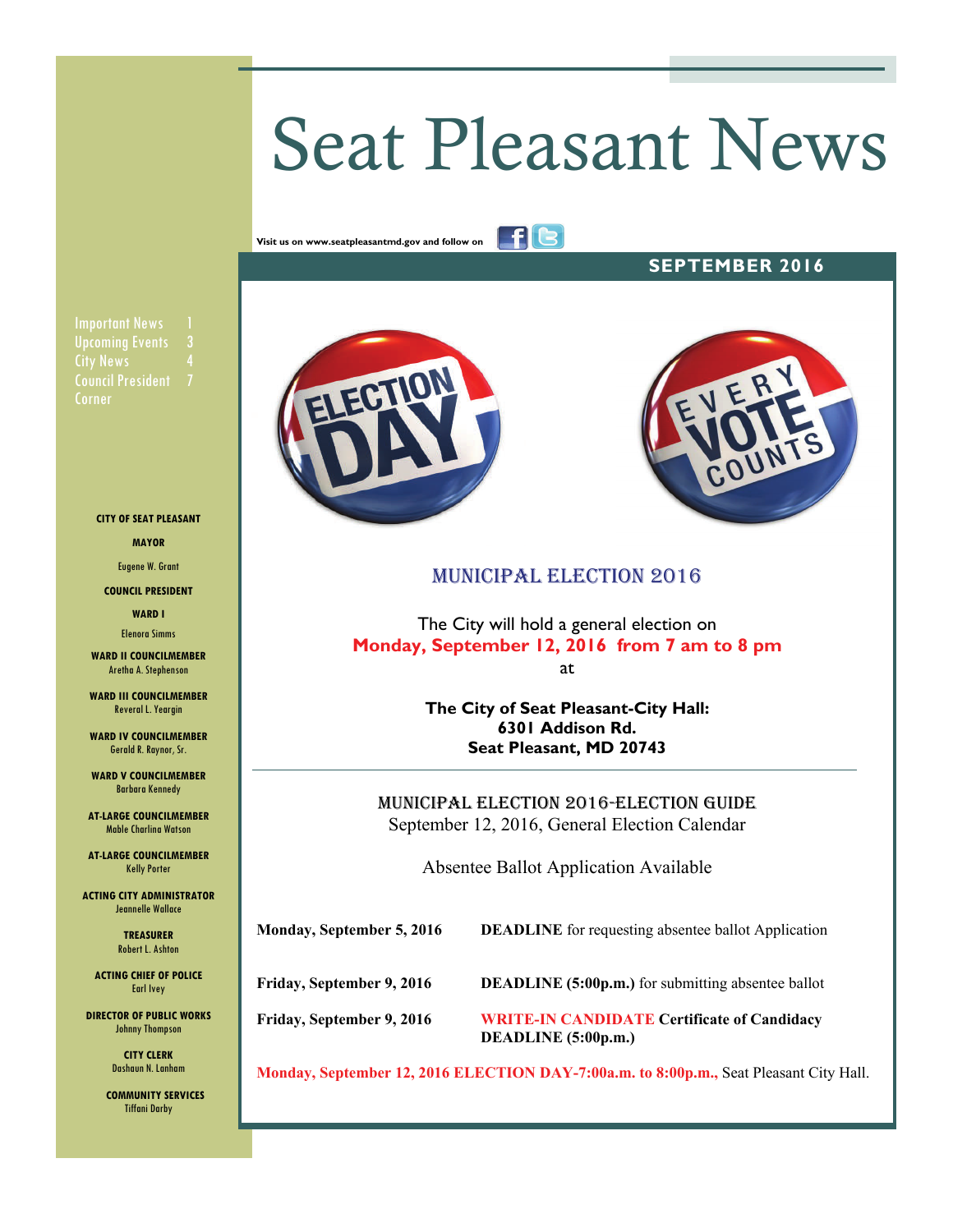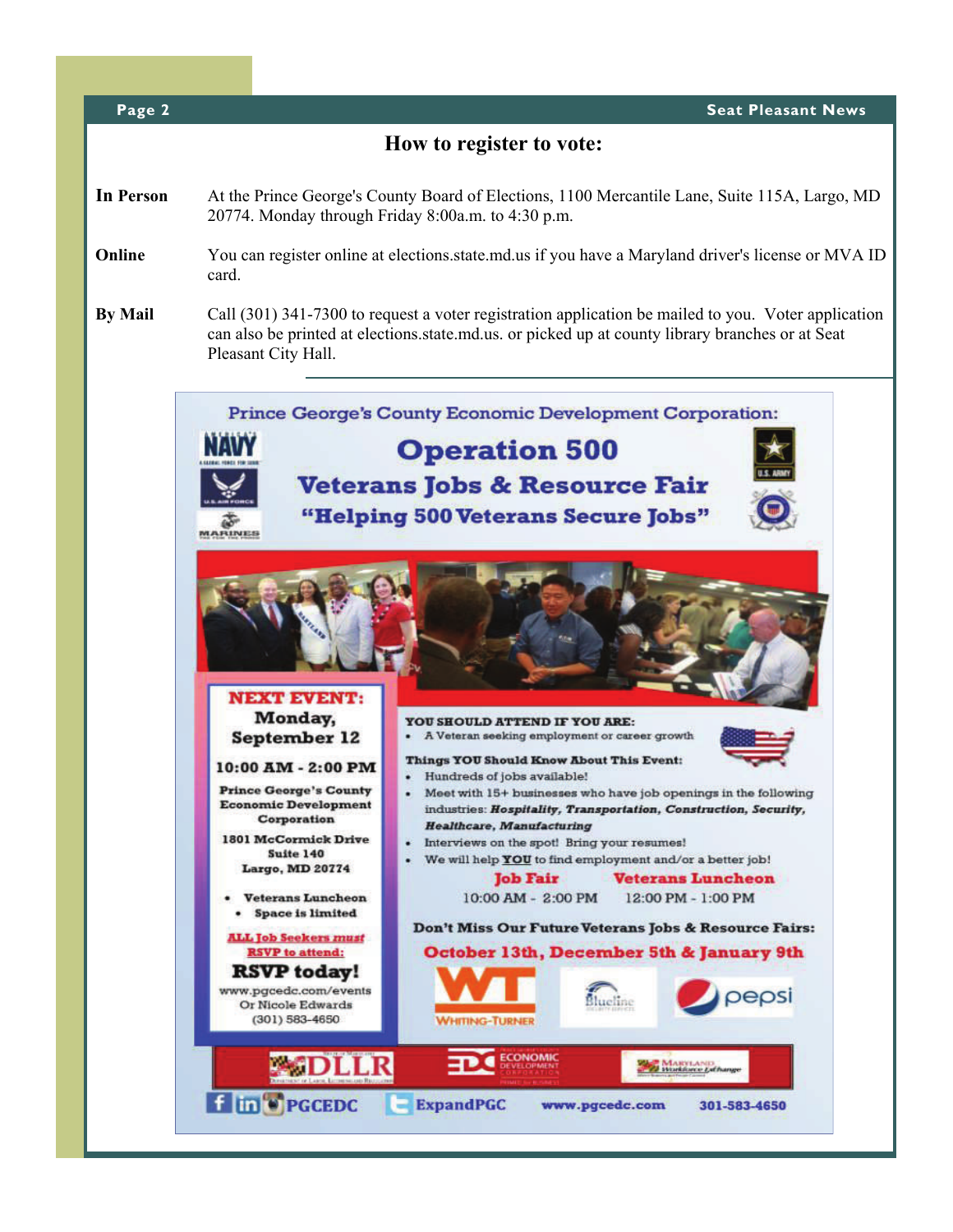#### **Page 3**





# **Food Pantry**

*Mount Victory Baptist Church 6020 Addison Road, Seat Pleasant MD 20743* 

> *Every third Thursday At 12 noon*

# Rain Barrel Demonstration

Rain barrels are containers used to collect a portion of rainwater and helps to protect the water from pollutants. Rain water can be used to wash your car, pet or for watering plants. Installing rain barrels can also help to replenish groundwater. Seat Pleasants upcoming demonstration will show you how to apply for a rebate to receive a rain barrel and how to install one at your home.

> **Sunday, October 23, 2016**  *Seat Pleasant Activity Center 5720 Addison Road, Seat Pleasant MD 20743*  **1-3 pm For more information please call 301-336-2600**

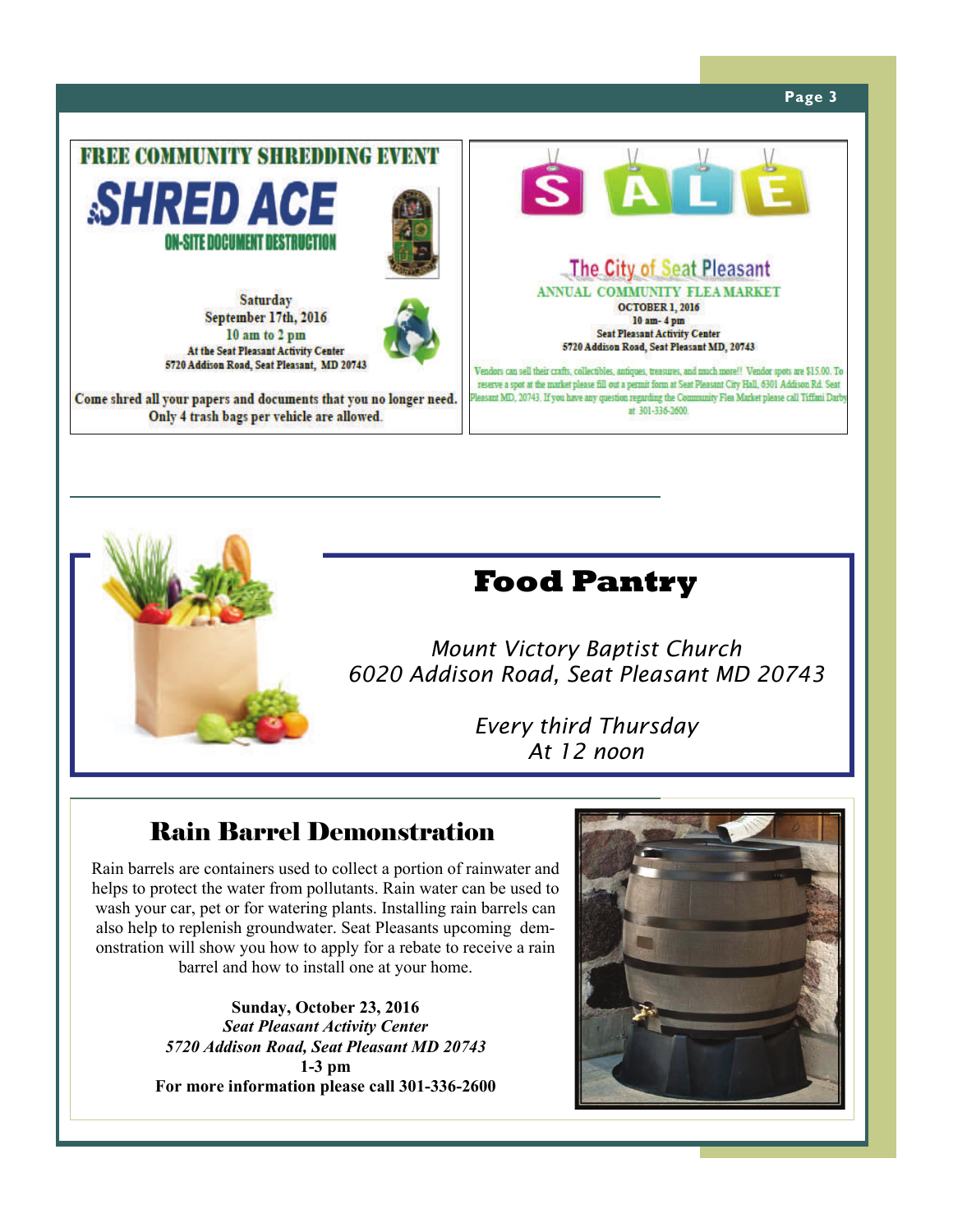#### **Page 4** Seat Pleasant News **Beat Pleasant News Seat Pleasant News**



#### *Before a Storm Arrives*

 $\Box$  Prepare an inventory of your home and be sure you have current information about your homeowners insurance policy. If you are evacuated, be sure to take this information with you. If you need help, use the Maryland Insurance Administration's inventory list. You can support your inventory with pictures or videos that can be retrieved after a disaster.  $\Box$  Gather information on your homeowners policy. Have available the following information:

- o Insurance company name and contact information;
- o Policy number(s);
- o Insurance agent's name and telephone number;
- o A copy of the actual policy(ies).

#### *After a Storm Strikes*

 $\Box$  Contact your insurance company or agent immediately to report your damage. Make certain that your company or agent has a way to get in touch with you in case they have questions about your claim.

 As soon as you can, prepare a detailed inventory of all damaged or destroyed property for the insurance adjuster and for you. Include a description of the item and quantity, if more than one, date of purchase or approximate age, cost at the time of purchase, and estimated replacement cost today to the extent possible.

 $\Box$  Take pictures or video of the damage to your property and to the extent possible keep all of the damaged property to help document your claim and assist in the insurance company's investigation.

 $\Box$  Make only those repairs necessary to prevent any further damage to your home or business. This includes covering roofs, walls or windows with plywood, canvas or other waterproof material. Do not have permanent repairs made without consulting your agent or company as unauthorized repairs may not be reimbursed.

 $\Box$  Keep all of the receipts for any emergency repairs and temporary living expenses.

 $\Box$  Before removing any damaged property from the premises, be sure an insurance adjuster or your agent has evaluated the damage for their assessment. This is especially important if state or local officials begin debris removal operations on your property.

 $\Box$  Obtain estimates of the damage to the property from at least two contractors. Before hiring a contractor, make sure to see other tips in *The Consumer's Edge.*

 $\Box$  Keep a detailed list of all damaged property. As you replace your personal property, make sure to keep your receipts.

 $\Box$  If your insurance company denies any part of your claim, keep all of the paperwork they send you. If your area is declared a disaster by the federal government, you may be eligible to file for federal relief by providing that proof.

 $\Box$  If you hire a public adjuster, understand that your insurance company is not obligated to follow what a public adjuster determines to be your loss.

 $\Box$  If you are not satisfied with the offer from your insurance company, you do not have to accept it. Contact the company and explain why you think it is not sufficient. If you are still not satisfied, you may file a complaint with the Maryland Insurance Administration by calling 1-800-492-6116 ext. 2340 or by filling out a complaint form on the MIA website, www.insurance.maryland.gov.

 $\Box$  Read your policy carefully so you understand what is covered and what is not.

THERESE M. GOLDSMITH Commissioner

KAREN STAKEM HORNIG Deputy Commissioner

> JOY HATCHETTE Associate Commissioner Consumer Education and Advocacy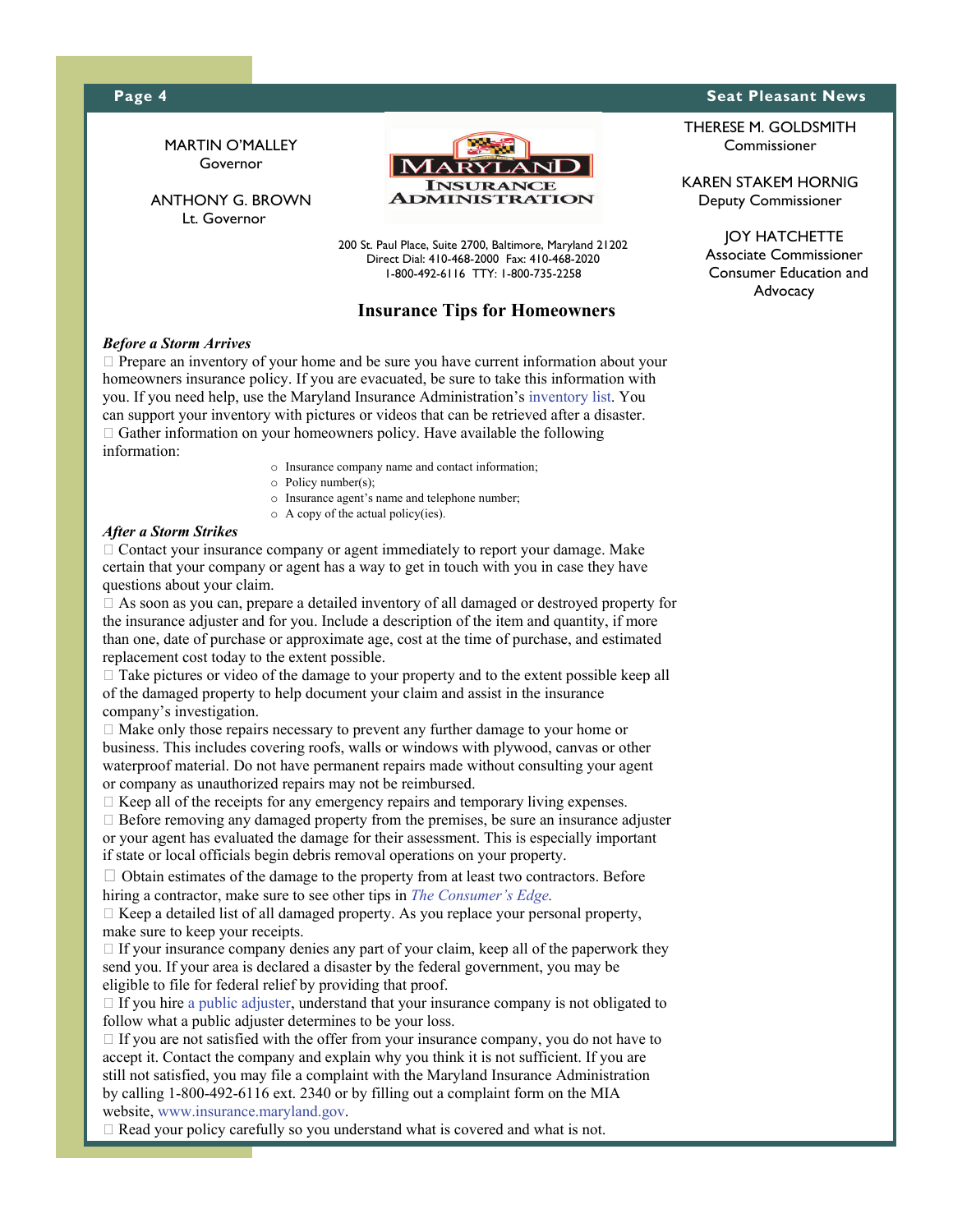# MUNICIPAL ELECTION 2016-ELECTION GUIDE



The City will hold a general election on Monday, September 12, 2016 at the City of Seat Pleasant City Hall:

The City of Seat Pleasant-City Hall 6301 Addison Rd. Seat Pleasant, MD 20743 7:00a.m.-8:00p.m. MEET THE CANDIDATES

MAYOR Eugene W. Grant

COUNCILMEMBER-AT-LARGE Shireka McCarthy Kelly Porter Mable Charlina Watson

COUNCILMEMBER WARD I

Lamar Maxwell Elenora Simms

COUNCILMEMBER WARD III Michael D. Wright Reveral Yeargin

COUNCILMEMBER WARD IV Charl M. Jones Gerald R. Raynor, Sr.

COUNCILMEMBER WARD V Barbara Kennedy Gloria Sistrunk

# ELECTED OFFICIAL TERMS OF OFFICE 2016-2020

#### BALLOT QUESTIONS:

#### BALLOT QUESTION #1

Ordinance O-16-13 To Increase the Annual Salary of the Mayor from \$7,664.00 to \$9,118.00. Shall the Annual Salary of the Mayor be increased from \$7,664 to \$ 9,118 effective October 3, 2016?

 YES \_\_\_  $NO$ 

#### BALLOT QUESTION #2

Ordinance O-16-13 To Increase the Annual Salary of the City Council from \$4,875.00 to \$6,329.00. Shall the Annual Salary of the City Council be increased from \$4,875 per Councilperson to \$6,329 per Councilperson effective October 3, 2016?

 YES \_\_\_  $NO$ 

Continued on page 6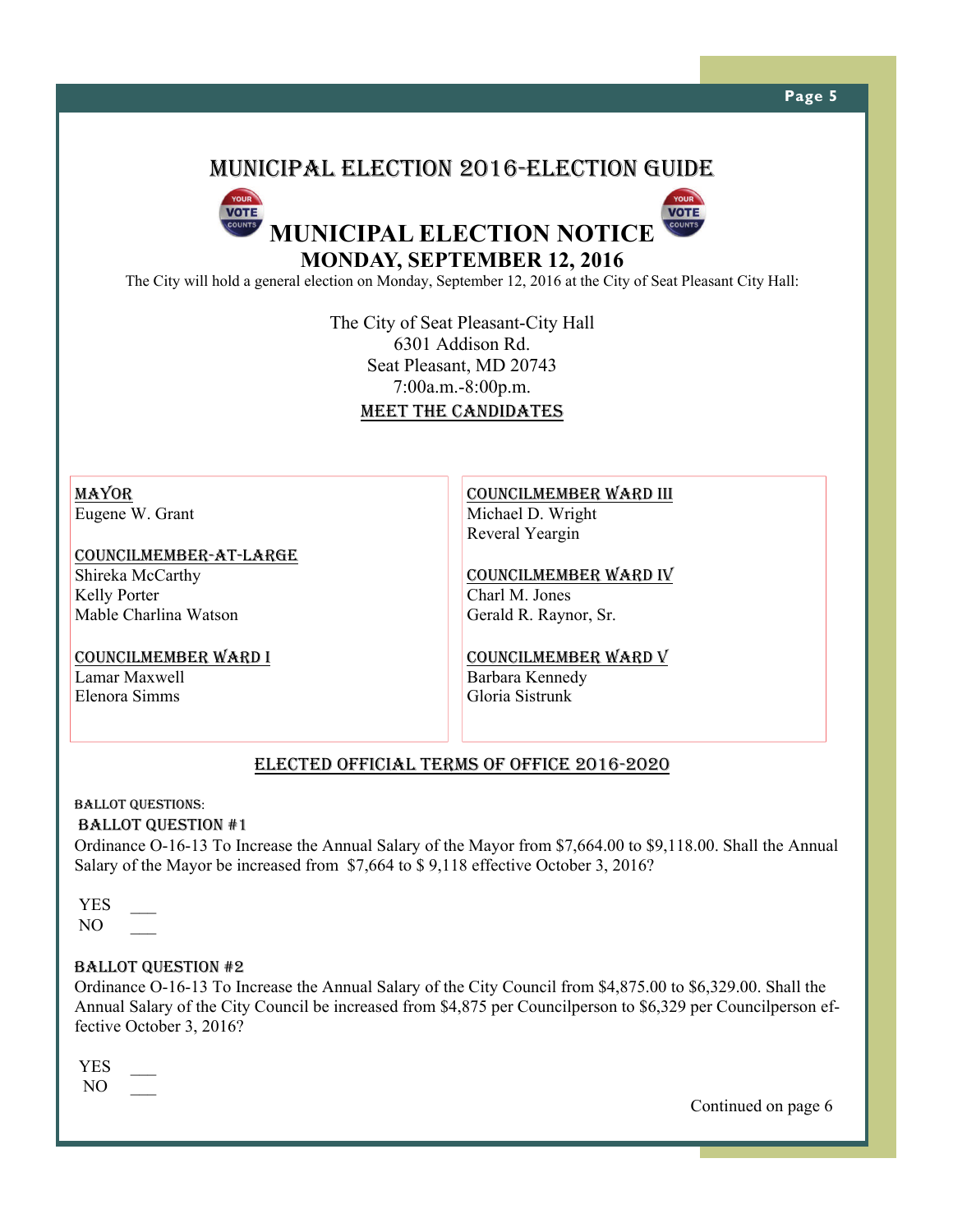If you are a registered voter in Prince George's County, you are able to vote in the City of Seat Pleasant Elections. You must be registered by August 12, 2016, to vote on the September 12, 2016 election. If you have questions regarding voter registration, please call the Prince George's County Board of Elections at (301) 341-7300.

# City Council Monthly Meeting & Legislation Action Office of the City Clerk July -August 2016

Tuesday, July 11 , 2016- Public Session Ordinance O-17-01 Amendment of Fiscal Year 2016-2017 Budget for the Feasibility Study. **Approved 6-0-0**

Thursday, July 14, 2016-Special Session

Resolution R-1702 Appoint a New Acting City Administrator for the City of Seat Pleasant. The person appointed was Christopher Cotillo.

Tuesday, July 19, 2016-Special Session

Ordinance O-17-02 Amendment of Chapter 150-Vehicles and Traffic School Speed Monitoring System.

**Approved 5-0-0**

Ordinance O-17-03 Amendment of Chapter 150-Vehicles and Traffic for Red Light Camera Implementation.

### **Approved 6-0-0**

Resolution R-17-03 Approval of Community Legacy Grant Application and Receipt of Finances. **Approved 6-0-0**

Monday, August 1, 2016– Special Session Resolution R-17-04 Appoint a new Acting City Administrator for the City of Seat Pleasant . The person appointed was Jeannelle Wallace. **Approved 4-3-0**

The Meeting Minutes for the month of July and August will be approved in the September.

The City Council will meet on Wednesday, September 7, 2016 at 6:00p.m., for the Regular Work Session. The Public Session will be held on Wednesday, September 14, 2016 at 7:00p.m. The City Council monthly meetings will resume as scheduled beginning October, 2016 as the first (1st) Monday for the Regular Work Session at 6:00p.m., and second (2nd) Monday for the Public Session at 7:00p.m. All meetings are opened to the public with comments being taken in the Public Session.

Copies of legislation and approved meeting minutes can be found on the City's website www.seatpleasantmd.gov or by contacting the City Clerk Dashaun N. Lanham, CMC directly on 301-336-2600.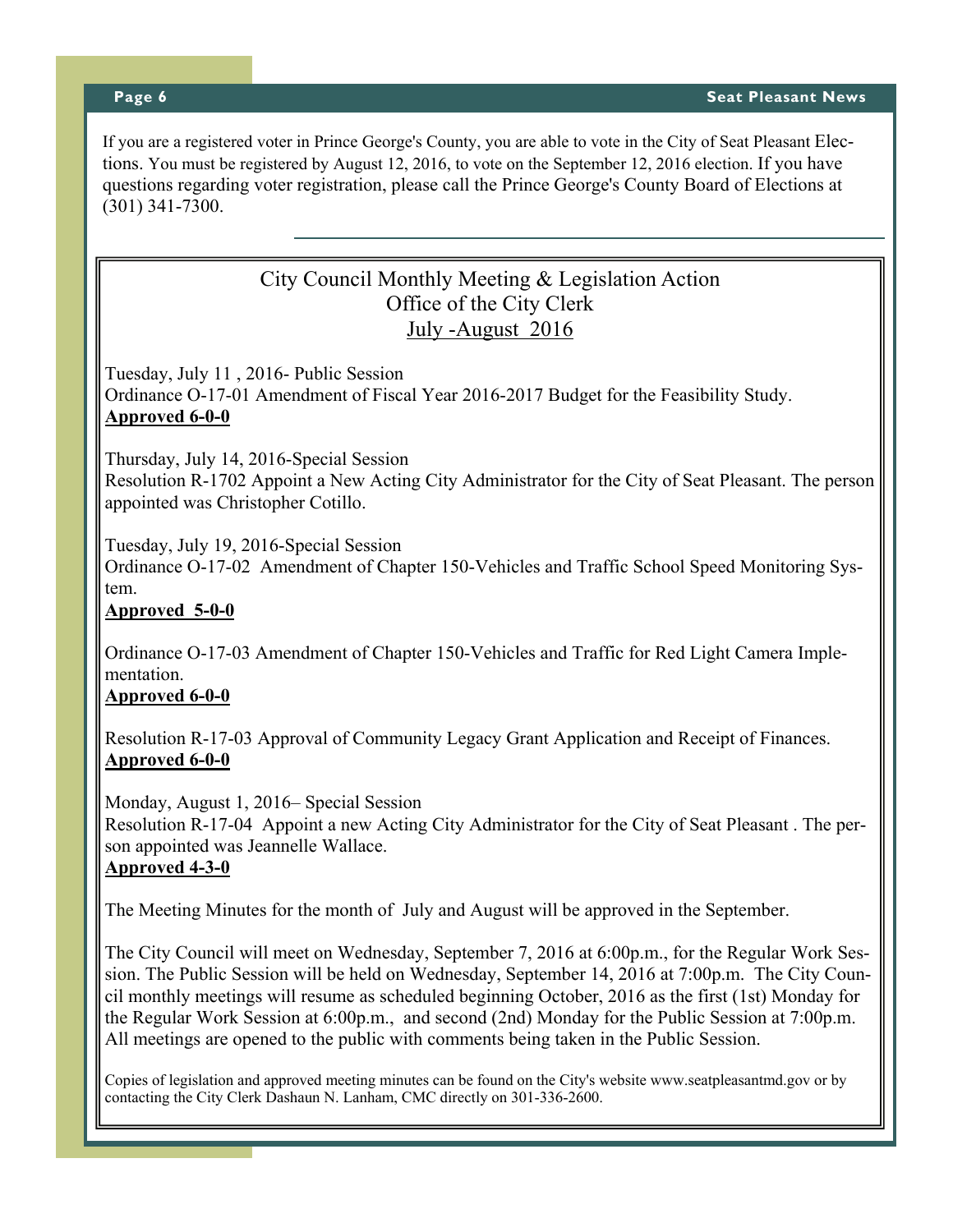#### **Page 7**



**Honorable Elenora Simms,** 

# **COUNCIL PRESIDENT CORNER**

### **The City Council actions in the months of August:**

The City Council was on recess for the month of August. We had one Special Session on Monday, August 1, 2016. The City had events during the summer months and we thank each of the residents for attending. The City held the Back to School event on Saturday, August 13, 2016, which was an extremely hot day. We say a special thank you to each of you for attending. We wish each of you a very safe school year!

Please join the City Council in the month of September for the regularly scheduled meetings. The City Council encourages the residents to come out and vote on Monday, September 12, 2016.

We thank you for your support and look forward to serving your needs.

The elected officials meeting attendance for the month of August:

| Mayor & Councilmember       |   | <b>Public</b> Work Session | <b>Special</b> | <b>Closed</b> |
|-----------------------------|---|----------------------------|----------------|---------------|
| Eugene Grant                | N | N                          | P              | N/A           |
| Kelly Porter                | N | N                          | P              | P             |
| Mable Charlina Watson       | N | N                          | P              | P             |
| Elenora Simms, Ward I       | N | N                          | P              | P             |
| Aretha Stephenson, Ward II  | N | N                          | P              | P             |
| Reveral Yeargin, Ward III   | N | N                          | P              | P             |
| Gerald Raynor, Sr., Ward IV | N | N                          | L              | P             |
| Barbara Kennedy, Ward V     | N | N                          | P              | P             |

\_\_\_\_\_\_\_\_\_\_\_\_\_\_\_\_\_\_\_\_\_\_\_\_\_\_\_\_\_\_\_\_\_\_\_\_\_\_\_\_\_\_\_\_\_\_\_\_\_\_\_\_\_\_\_\_\_\_\_\_\_\_\_\_\_\_\_\_\_\_\_\_\_

Note: \_\_\_\_\_\_\_\_\_\_\_\_\_\_\_\_\_\_\_\_\_\_\_\_\_\_\_\_\_\_\_\_\_\_\_\_\_\_\_\_\_\_\_\_\_\_\_\_\_\_\_\_\_\_\_\_\_\_\_\_\_\_\_\_\_\_\_\_

P-Present

C-Cancelled

N-None

A-Absent

E-Excused

L-Late

U-Unexcused